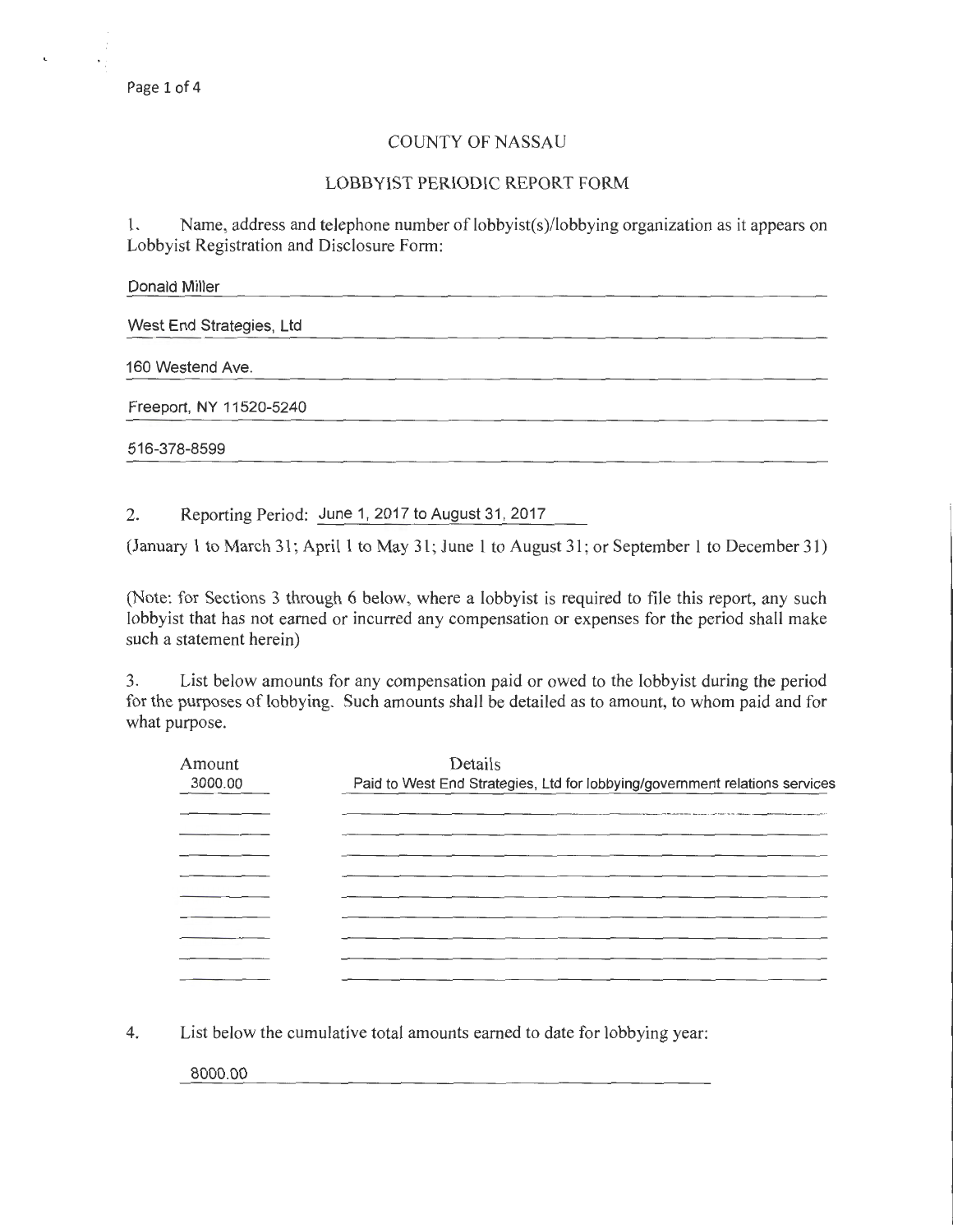Page 2 of 4

5. List below amounts for any expenses expended or incurred by the lobbyist during the period for the purposes of lobbying. Such amounts shall be detailed as to amount, to whom paid and for what purpose.

| Amount | Details<br>No expenses incurred during the Lobbying Period |
|--------|------------------------------------------------------------|
|        |                                                            |
|        |                                                            |
|        |                                                            |
|        |                                                            |
|        |                                                            |
|        |                                                            |

6. List below the cumulative total amounts expended to date for lobbying year:

No expenses incurred to date.

(In lieu of completing 7 through 10 below, you may attach a copy of your Lobbyist Registration and Disclosure Form, provided the information has not changed.)

7. List whether and where the lobbyist(s)/lobbying organization is registered as a lobbyist (e.g. Nassau County, New York State):

West End Strategies, Ltd. is a registered lobbyist in the State of New York and County of Nassau.

8. Name, address and telephone number of client(s) by whom, or on whose behalf, the lobbyist is retained, employed or designated.

Island Harvest Food Bank, 40 Marcus Blvd., Hauppauge, NY 11788 | 631-873-4775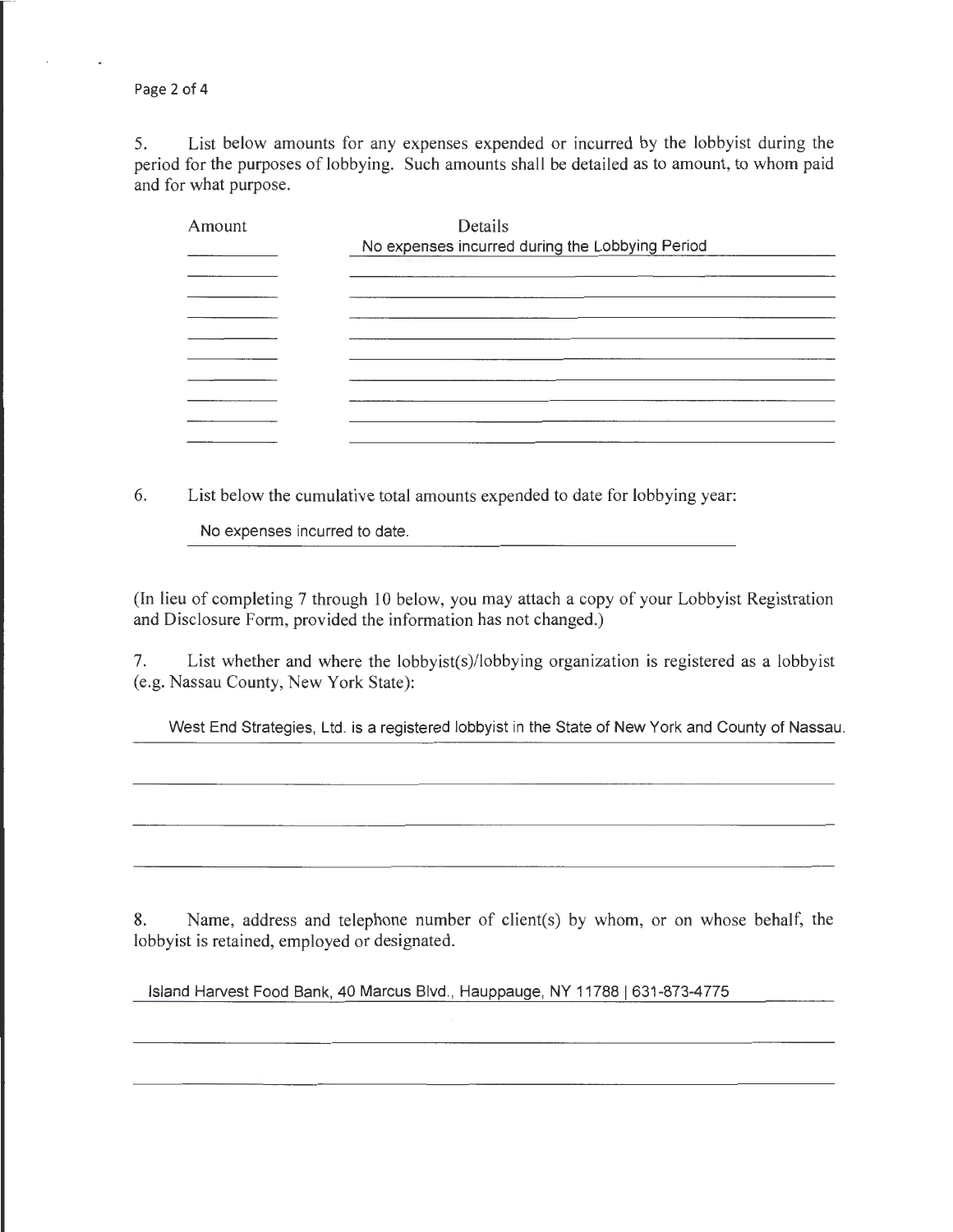$\epsilon$ 

9. Describe lobbying activity conducted, or to be conducted, in Nassau County, and identify client(s) for each activity listed, during the Reporting Period.

Arranged and attended a site tour with Legislator Laura Curran on behalf of Island Harvest Food Bank

at its Freeport, NY distribution site, which took place on July 26, 2017. West End Strategies, Ltd.

faciltated an introduction between Legislator Curran and Randi Shubin Dresner, president & CEO,

Island Harvest Food Bank, the purpose of which was to brief the Legislator on Island Harvest Food Bank's

hunger-relief efforts throughout the 5th Legislative District.

10. The name of persons, organizations or governmental entities before whom the lobbyist has lobbied during the period.

Legislator Laura Curran, 5th LD